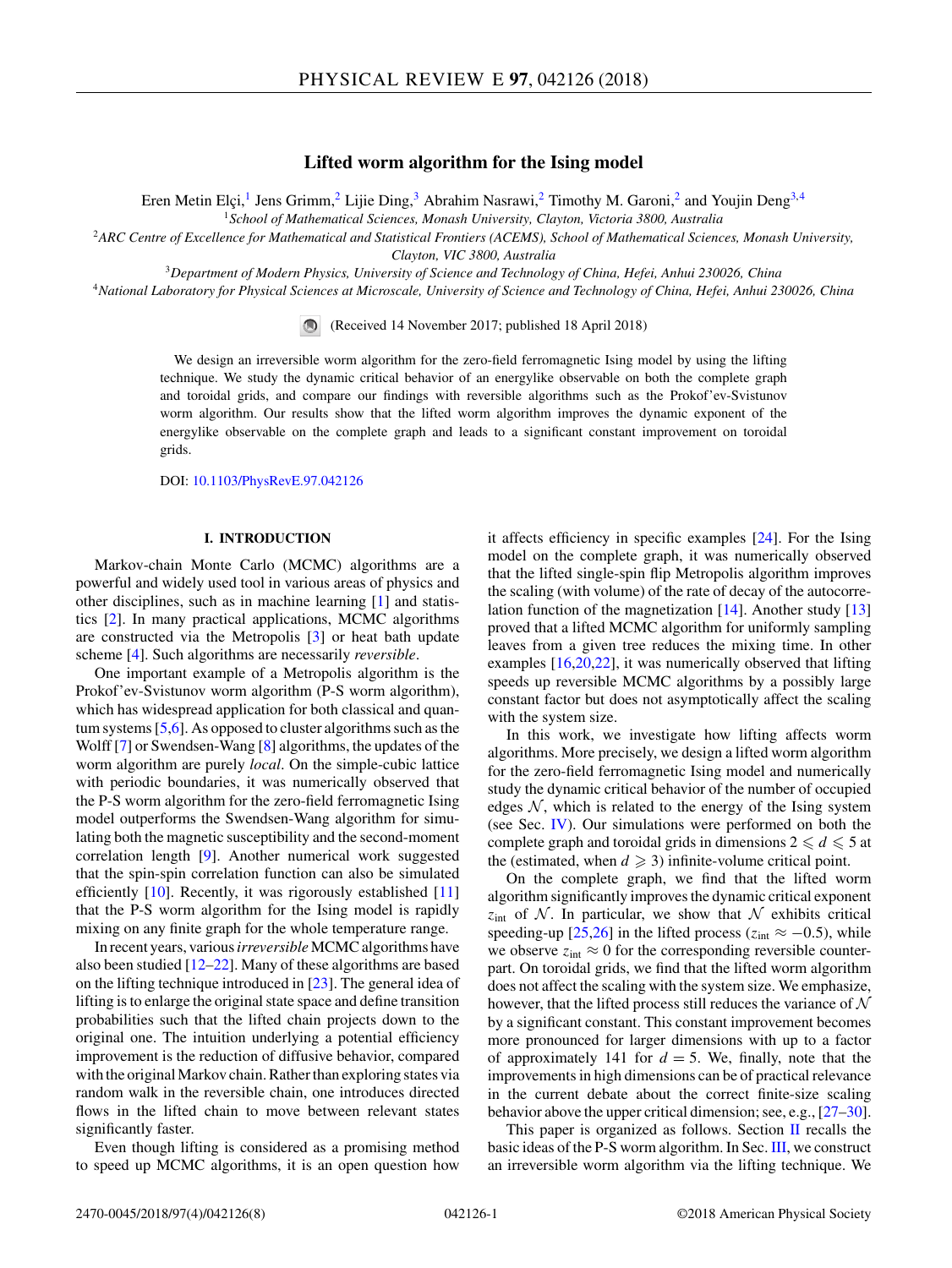<span id="page-1-0"></span>present the details of our numerical setup in Sec. [IV.](#page-2-0) In Sec. [V,](#page-3-0) we state our results for the dynamic properties of the lifted worm algorithm and compare our findings with reversible worm algorithms. Finally, in Sec. [VI,](#page-5-0) we summarize and discuss our findings.

## **II. P-S WORM ALGORITHM**

As is well known [\[31\]](#page-7-0), the zero-field ferromagnetic Ising model can be mapped to an ensemble of high-temperature graphs. Let  $G = (V, E)$  be a finite graph with vertex set V and edge set  $E$ . Define the closed loop space  $C_0$  as the set of all configurations  $\omega \subseteq E$  such that every vertex has even degree, and  $C_2$  as the set of all  $\omega \subseteq E$  where exactly two vertices have odd degree. We call the subgraph (*V ,ω*) Eulerian whenever*ω* ∈  $C_0$ . In the high-temperature expansion, the partition function of the Ising model can be written as the sum over all Eulerian subgraphs [\[31\]](#page-7-0), i.e.,

$$
Z = 2^{|V|} \cosh^{|E|}(\beta) \sum_{\omega \in \mathcal{C}_0} \tanh^{|\omega|}(\beta), \tag{1}
$$

where  $\beta$  denotes the inverse Ising temperature and  $|\cdot|$  denotes the cardinality of the corresponding set.

The P-S worm algorithm samples these high-temperature graphs via elementary local moves. The main idea is to enlarge the state space  $C_0$  to  $W := C_0 \cup C_2$  by introducing two vertices with odd degree (defects). These defects are moved through  $W$  via random walk. Whenever the two defects meet, the subgraph becomes Eulerian and one reaches a state of the original configuration space  $C_0$ .

In the original algorithm  $[5]$ , only one of the defects is mobile and can be moved through  $W$ . In this work, we use a slightly different worm version where we flip a fair coin to select the mobile defect in  $C_2$ . The *transition probabilities* 

$$
q(\omega, \omega') = p(\omega, \omega')a(\omega, \omega')
$$
 (2)

from an initial state  $\omega$  to a target state  $\omega'$  can be calculated by metropolizing [\[3\]](#page-6-0) the proposals  $p(\omega, \omega')$  with respect to the stationary measure,  $\pi(\omega) = \frac{1}{2} \tanh^{|\omega|}(\beta) \Psi(\omega)$ . Here, Z is an appropriate normalization on  $W$ ,  $\Psi(\omega) := |V|$  if  $\omega \in C_0$ , and  $\Psi(\omega) := 2$  if  $\omega \in C_2$ , respectively. Furthermore,  $p(\omega, \omega')$ denotes the *proposal probability* and *a*(*ω,ω* ) the *acceptance probability*. See [\[11\]](#page-6-0) for explicit expressions for the transition matrix  $(2)$ .

The algorithm is presented in Algorithm 1 with  $\omega \Delta x x'$ denoting the symmetric difference of  $\omega$  and the edge  $xx'$ ; i.e.,  $xx' \in \omega \Delta xx'$  if and only if  $xx' \notin \omega$ . In other words, if  $xx' \in \omega$ , we propose to delete *xx'*, while if  $xx' \notin \omega$ , we propose to add it.

| <b>Algorithm 1 P-S Worm Algorithm</b>                                                                                 |  |  |  |  |
|-----------------------------------------------------------------------------------------------------------------------|--|--|--|--|
| if $\omega \in \mathcal{C}_0$ , then                                                                                  |  |  |  |  |
| Choose a uniformly random vertex $x$                                                                                  |  |  |  |  |
| else                                                                                                                  |  |  |  |  |
| Choose a uniformly random odd vertex $x$                                                                              |  |  |  |  |
| end if                                                                                                                |  |  |  |  |
| Choose a uniformly random edge $xx'$ among the set of edges                                                           |  |  |  |  |
| incident to x. With probability $a_{P-S}(\omega, \omega \Delta x x')$ , let $\omega \rightarrow \omega \Delta x x'$ . |  |  |  |  |
| Otherwise, $\omega \rightarrow \omega$                                                                                |  |  |  |  |

## **III. IRREVERSIBLE WORM ALGORITHM**

We construct the irreversible worm algorithm in two steps. In Sec. III A, we first define an alternative *reversible* worm algorithm. This worm algorithm will be an appropriate starting point to apply lifting. In Sec. [III B,](#page-2-0) we use lifting to construct the irreversible counterpart.

#### **A. B-S-type worm algorithm**

Since it is not obvious how to apply the lifting technique to the P-S process in a natural way, we first construct an alternative reversible worm algorithm with slightly different proposals. This algorithm can be seen as the Ising analog of the Berretti-Sokal (B-S) algorithm [\[32\]](#page-7-0) for simulating self-avoiding walks in the grand canonical ensemble. We thus call it the *B-S-type worm algorithm*.

The proposals are as follows: We first decide to either increase (+) or decrease (−) the number of occupied edges by flipping a fair coin. Then, if the current state belongs to  $C_2$ , we flip a fair coin to select one of the two defects as the mobile vertex. Otherwise, if the current state is an element of  $C_0$ , we choose a uniformly random vertex as the mobile vertex. If we decide to add (delete) an edge, we select the next position of the mobile vertex uniformly at random among the set of vacant (occupied) edges incident to the current mobile vertex. We now construct the transition probabilities by metropolizing the proposals with respect to the same measure as in Sec. II.

For  $\omega \in \mathcal{W}$ ,  $v \in V$ , and  $\lambda \in \{-1,1\}$ , define

$$
N_{\omega}(x,\lambda) = \begin{cases} \{uv \notin \omega : u = x \text{ or } v = x\} & \text{if } \lambda = +1, \\ \{uv \in \omega : u = x \text{ or } v = x\} & \text{if } \lambda = -1. \end{cases}
$$
 (3)

Note that for any  $\omega \in \mathcal{W}$ ,  $N_{\omega}(x, +1) + N_{\omega}(x, -1)$  equals the degree of *x*.

Fix  $z := \tanh(\beta)$  and let  $\omega, \omega \Delta x x' \in \mathcal{W}$ . The proposal and acceptance probabilities for the transition  $\omega \to \omega \Delta x x'$  are as follows: (i) If  $\omega \in \mathcal{C}_0$ ,

$$
p_{\rm B-S}(\omega,\omega\Delta x x') = \frac{1}{2} \frac{1}{|V|} \left[ \frac{1}{|N_{\omega}(x,|\omega\Delta x x'| - |\omega|)|} + \frac{1}{|N_{\omega}(x',|\omega\Delta x x'| - |\omega|)|} \right],\tag{4}
$$

$$
a_{\rm B-S}(\omega,\omega\Delta xx') = \min\left[1,\frac{z^{|\omega\Delta xx'|}}{z^{|\omega|}}\frac{|N_{\omega\Delta xx'}(x,|\omega|-|\omega\Delta xx'|)|^{-1}+|N_{\omega\Delta xx'}(x',|\omega|-|\omega\Delta xx'|)|^{-1}}{|N_{\omega}(x,|\omega\Delta xx'|-|\omega|)|^{-1}+|N_{\omega}(x',|\omega\Delta xx'|-|\omega|)|^{-1}}\right].
$$
\n(5)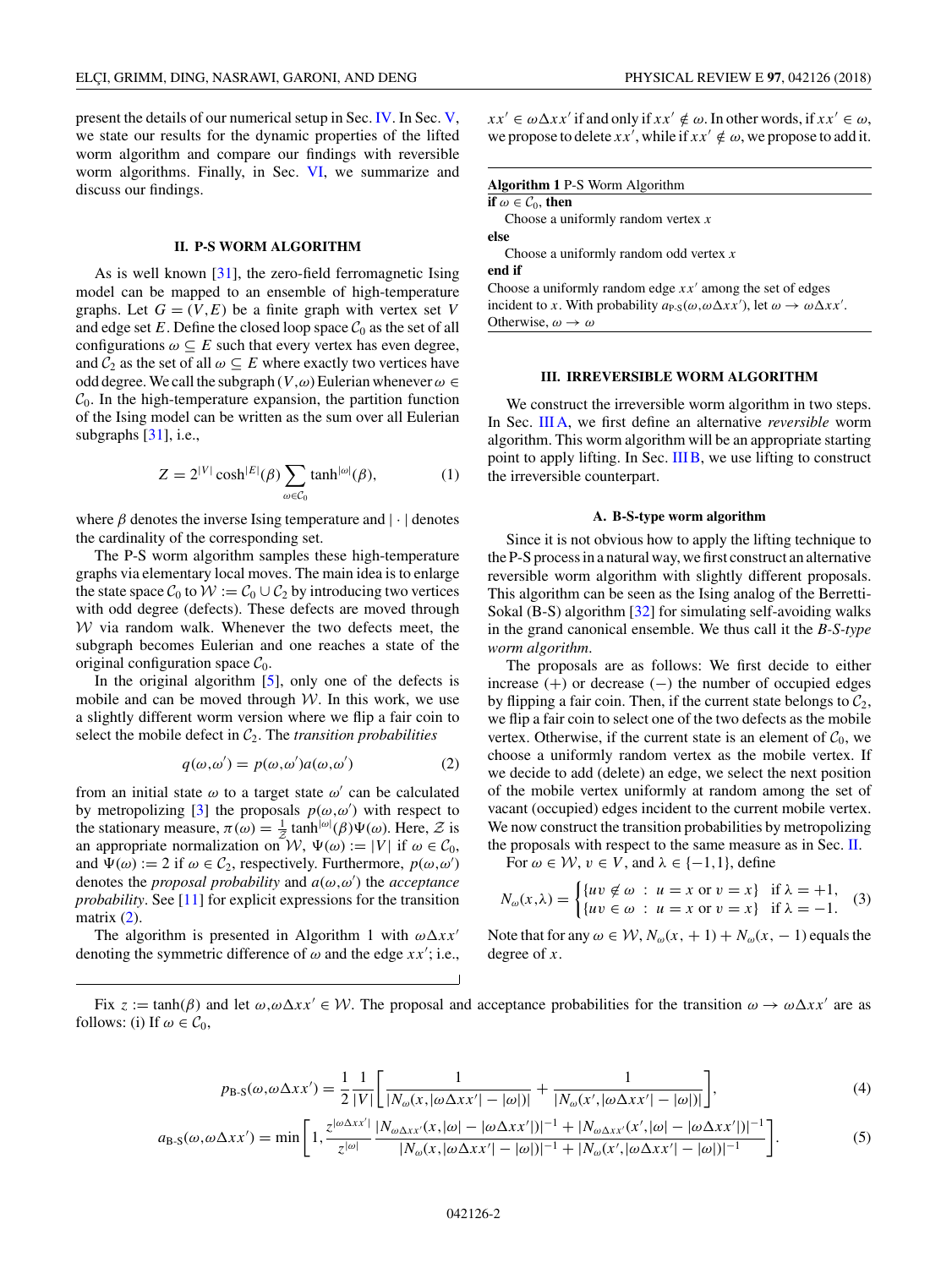<span id="page-2-0"></span>(ii) If  $\omega \in C_2$ ,  $\omega \Delta x x' \in C_2$ , and *x* is a defect in  $\omega$ ,

$$
p_{\text{B-S}}(\omega,\omega\Delta xx') = \frac{1}{2} \frac{1}{2} \frac{1}{|N_{\omega}(x,|\omega\Delta xx'| - |\omega|)|},\tag{6}
$$

$$
a_{\text{B-S}}(\omega,\omega\Delta xx') = \min\bigg[1,\frac{z^{|\omega\Delta xx'|}}{z^{|\omega|}}\frac{|N_{\omega}(x,|\omega\Delta xx'| - |\omega|)|}{|N_{\omega\Delta xx'}(x',|\omega| - |\omega\Delta xx'|)|}\bigg].\tag{7}
$$

(iii) If  $\omega \in C_2$ ,  $\omega \Delta x x' \in C_0$ ,

$$
p_{\rm B-S}(\omega,\omega\Delta xx') = \frac{1}{2} \frac{1}{2} \left[ \frac{1}{|N_{\omega}(x,|\omega\Delta xx'| - |\omega|)|} + \frac{1}{|N_{\omega}(x',|\omega\Delta xx'| - |\omega|)|} \right],\tag{8}
$$

$$
a_{\text{B-S}}(\omega,\omega\Delta xx') = \min\Bigg[1,\frac{z^{|\omega\Delta xx'|}}{z^{|\omega|}}\frac{|N_{\omega\Delta xx'}(x,|\omega|-|\omega\Delta xx'|)|^{-1}+|N_{\omega\Delta xx'}(x',|\omega|-|\omega\Delta xx'|)|^{-1}}{|N_{\omega}(x,|\omega\Delta xx'|-|\omega|)|^{-1}+|N_{\omega}(x',|\omega\Delta xx'|-|\omega|)|^{-1}}\Bigg].\tag{9}
$$

We give an example for case (ii) in Fig. 1. All other offdiagonal transition probabilities are zero. The full algorithmic description is presented in Algorithm 2. We remark that the choice to allow both defects to move in Algorithm 2 is not actually necessary, and one can construct a modification of Algorithm 2 in which only one defect is mobile.

**Algorithm 2** B-S-type Worm Algorithm Choose  $\lambda = \{+, -\}$  uniformly at random **if**  $\omega \in C_0$ , **then** Choose a uniformly random vertex *x* **else** Choose a uniformly random odd vertex *x* **end if if**  $N_{\omega}(x,\lambda) = \emptyset$ , **then** Set  $\omega \rightarrow \omega$  and skip all following steps **else** Choose a uniformly random edge  $xx' \in N_{\omega}(x, \lambda)$ . With Probability

 $a_{\text{B-S}}(\omega, \omega \Delta x x')$ , let  $\omega \to \omega \Delta x x'$ . Otherwise,  $\omega \to \omega$ . **end if**

#### **B. Irreversible worm algorithm**

In the following, we construct the irreversible counterpart of the B-S-type worm algorithm. Consider the enlarged state



FIG. 1. Worm configuration  $\omega \in C_2$  where *x*, *y* are the vertices with odd degree,  $N_{\omega}(x, -) = \{xo_1, xo_2, xo_3\}$ , and  $N_{\omega}(x, +) = \{xv_1\}.$ If  $x$  is selected as the mobile vertex and one proposes to increase the number of edges in the *B-S-type worm algorithm*, the only possible transition is  $\omega \to \omega \Delta x v_1$  where  $\omega \Delta x v_1 \in C_2$ . The corresponding proposal and acceptance probabilities are stated in Eqs. (6) and (7).

space  $W := W \times \{-, +\}$ , where  $\{-, +\}$  is a set to indicate to either choose to increase (+) or decrease (−) the number of edges. Our aim is to define a Markov chain on  $W'$  such that we never propose to delete an edge if a state belongs to  $W \times \{+\}$ , while we never propose to add edges as long as the chain belongs to  $W \times \{-\}$ . If a move  $(\omega, \lambda) \to (\omega \Delta x x', \lambda)$  is rejected, we make the transition  $(\omega, \lambda) \rightarrow (\omega, -\lambda)$ . Note that this process does not allow diagonal transitions.

For  $(\omega, \lambda) \in \mathcal{W}'$ , let  $\tilde{\pi}(\omega, \lambda) = \frac{1}{2}\pi(\omega)$ . For  $xx' \in E$ , let

$$
\tilde{q}[(\omega,+),(\omega \cup xx',+)] = q_{\text{B-S}}(\omega,\omega \cup xx') \text{ if } xx' \notin \omega, (10)
$$

$$
\tilde{q}[(\omega, -), (\omega \setminus xx', -)] = q_{\text{B-S}}(\omega, \omega \setminus xx') \text{ if } xx' \in \omega. \tag{11}
$$

All other entries in row  $\tilde{q}[(\omega,\lambda),(\cdot,\cdot)]$  are zero except  $\tilde{q}[(\omega,\lambda),(\omega,-\lambda)]$ , which is fixed by stochasticity. Observe that skew-detailed balance[\[14](#page-6-0)[,33\]](#page-7-0) between  $\tilde{q}$  and  $\tilde{\pi}$  follows immediately from detailed balance between *q* and  $\pi$ , and so  $\tilde{q}$ has stationary distribution ˜*π*.

The full algorithmic description of the lifted worm algorithm is given in Algorithm 3. From a practical perspective, we emphasize that only minor code changes to the B-S-type worm algorithm are needed to construct the irreversible counterpart.

| <b>Algorithm 3</b> Irreversible Worm Algorithm                                                                             |
|----------------------------------------------------------------------------------------------------------------------------|
| if $\tilde{\omega} = (\omega, \lambda)$ where $\omega \in \mathcal{C}_0$ , then                                            |
| Choose a uniformly random vertex $x$                                                                                       |
| else                                                                                                                       |
| Choose a uniformly random odd vertex $x$                                                                                   |
| end if                                                                                                                     |
| if $N_{\omega}(x,\lambda) = \emptyset$ then                                                                                |
| Set $(\omega, \lambda) \rightarrow (\omega, -\lambda)$ and skip all following steps                                        |
| else                                                                                                                       |
| Choose a uniform random edge $xx' \in N_{\omega}(x,\lambda)$ . With probability                                            |
| $a_{\rm B-S}(\omega, \omega \Delta x x')$ , let $(\omega, \lambda) \rightarrow (\omega \Delta x x', \lambda)$ . Otherwise, |
| $(\omega,\lambda) \rightarrow (\omega,-\lambda)$                                                                           |

**end if**

### **IV. NUMERICAL SETUP**

Let  $\omega \in \mathcal{W}$ . We numerically study the dynamic properties of the *number of occupied edges*  $\mathcal{N} := |\omega|$ . We note that the mean energy of the Ising system is given by  $\langle \mathcal{E} \rangle = - \tanh(\beta)[|E| +$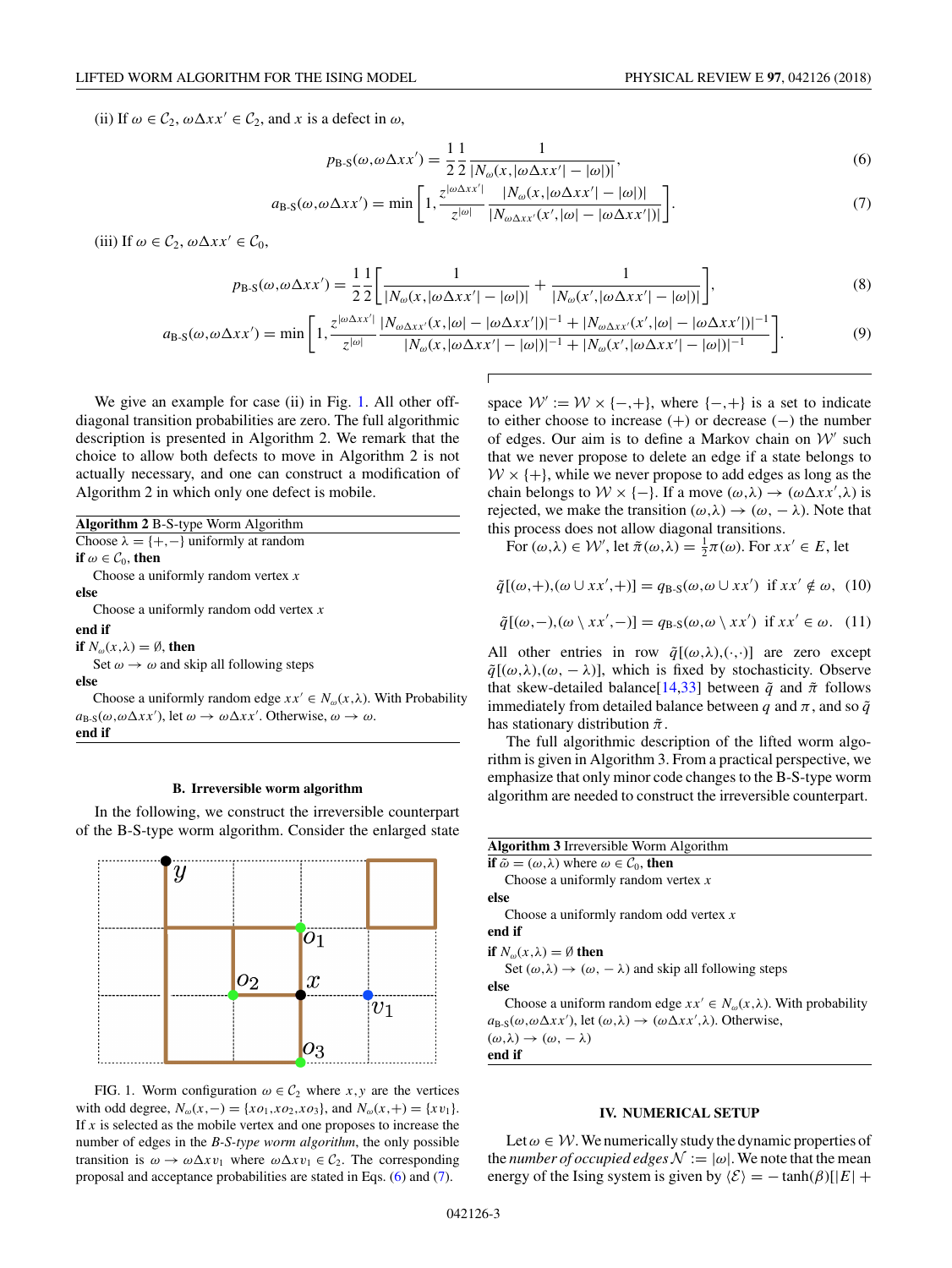<span id="page-3-0"></span> $\langle N | C_0 \rangle$  sinh<sup>2</sup>( $\beta$ )], where  $\langle N | C_0 \rangle$  denotes the expectation of N conditioned on being in  $C_0$ . The conditional variance of N is similarly related to the specific heat  $[5]$ . We emphasize that in what follows,  $\langle \cdot \rangle$  denotes the expectation with respect to the stationary distribution of the worm algorithm on the full space  $W$  (or  $W'$  in the lifted case). Such expectations are then estimated via the sample mean; e.g.,  $\langle N \rangle$  is estimated via  $\overline{N} = \frac{1}{N} \sum_{i=1}^{M} N_i$ , where M is the total number of measurements  $\frac{1}{M} \sum_{i=1}^{M} N_i$ , where *M* is the total number of measurements and  $\mathcal{N}_i$  is the value of the random variable at the *i*th Monte Carlo step after a sufficiently long burn-in sequence has been discarded.

In Sec. V, we compare the variance of  $\overline{N}$  (in the limit of  $M \to \infty$ ) by using

$$
\text{Var}(\overline{\mathcal{N}}) \sim 2\tau_{\text{int}}^{(\mathcal{N})} \frac{\text{Var}(\mathcal{N}_0)}{M}, \quad M \to \infty,
$$
 (12)

among the P-S, B-S-type, and irreversible worm algorithms. Here,  $\tau_{\text{int}}^{(N)}$  is the *integrated autocorrelation time*,

$$
\tau_{\text{int}}^{(\mathcal{N})} := \frac{1}{2} + \sum_{t=1}^{\infty} \rho^{(\mathcal{N})}(t),\tag{13}
$$

where  $\rho^{(N)}(t)$  denotes the *normalized autocorrelation function*,

$$
\rho^{(\mathcal{N})}(t) := \frac{\langle \mathcal{N}_0 \mathcal{N}_t \rangle - \langle \mathcal{N}_0 \rangle^2}{\text{Var}(\mathcal{N}_0)}.
$$
\n(14)

Our simulations for the Ising model were performed on the complete graph on *n* vertices and on toroidal grids for  $2 \leq$  $d \leqslant 5$ . On the complete graph, we simulated at the critical point  $\beta_{\rm crit} = 1/n$ . On the torus, our simulations were performed at the exact critical point in two dimensions [\[34\]](#page-7-0) and at the estimated critical points  $\beta_{\text{crit},3d} = 0.22165455(3)$  [\[35\]](#page-7-0),  $\beta_{\text{crit},4d} =$ 0.149 694 7(5) [\[36\]](#page-7-0), and  $\beta_{\text{crit},5d} = 0.1139150(4)$  [\[27\]](#page-7-0), for  $d \geqslant 3$ .

In each time series, we truncated the summation in Eq. (13) self-consistently by using the windowing method [\[38\]](#page-7-0). We emphasize that particular care has to be taken when choosing the windowing parameter  $c$  for the irreversible worm algorithm; see Sec. V and Appendix [A.](#page-5-0) For fitting and error estimations, we follow standard procedures; see, e.g., [\[37,38\]](#page-7-0).

## **V. RESULTS**

## **A. Toroidal grids**

We will now study the dynamic properties of  $N$  on  $d$ dimensional toroidal grids. Note that  $\text{Var}(\mathcal{N}_0)$  in Eq. (12) coincides among all studied algorithms since it is a property of the stationary measure and does not depend on the details of the underlying Markov chain. Therefore, in the limit  $M \to \infty$ , we have  $\frac{\text{Var}_i(\overline{\mathcal{N}})}{\text{Var}_j(\overline{\mathcal{N}})} = \frac{\tau_{\text{init}}^{(\mathcal{N})}}{\tau_{\text{init}}^{(\mathcal{N})}}$ , where  $i, j \in \{\text{P-S}, \text{B-S-type}, \text{irre}\}.$ 

In Fig. 2, we compare the integrated autocorrelation time among the B-S-type and lifted worm algorithms, and among the B-S-type and P-S worm algorithms. We perform leastsquares fits of the form  $A + BL^{-\Delta}$ , where  $A, B, \Delta$  are free parameters. Our conclusion will be that both ratios are approaching constants for  $L \to \infty$ , with larger improvements for higher dimensions; see Table I. In two dimensions, our fits lead to the constant improvement  $A_{B-S\rightarrow irre} = 1.7(2)$ , and



FIG. 2. Comparison of the integrated autocorrelation time among the P-S, B-S-type, and lifted worm algorithms. The black diamonds show the ratio of the integrated autocorrelation time of the P-S and B-S-type algorithms, while the blue circles compare  $\tau_{\text{int}}^{(N)}$  among the lifted and the B-S-type worm algorithms. The asymptotic improvement factors can be found in Table I. The lines correspond to the fits in Sec. V A.

 $A_{P-S\rightarrow B-S} = 1.4(1)$  by discarding  $L < 40$ . For  $d = 3$ , we find  $A_{\text{B-S}\rightarrow \text{irre}} = 8.2(4)$  by discarding  $L < 40$ , and  $A_{\text{P-S}\rightarrow \text{B-S}} =$ 2*.*68(9) by discarding *L <* 20. In four dimensions, our fits lead to  $A_{B-S\rightarrow irre} = 24(1)$ , and  $A_{P-S\rightarrow B-S} = 3.79(3)$  by discarding  $L < 10$ . For  $d = 5$ , we find  $A_{B-S\rightarrow irre} = 30(1)$  and  $A_{P-S\rightarrow B-S} =$ 4.7(1). In order to obtain stable fits, we fixed  $\Delta = 1$  for fitting the ratios of the integrated autocorrelation time of the B-S-type and lifted worm algorithms for  $d > 2$ , and for fitting the ratios of the P-S and B-S-type worm algorithms in four and five dimensions.

For estimating  $\tau_{\text{int,irre}}^{(N)}$  in four and five dimensions, we had to choose very large *c* values outside the common range  $c \in [6, 10]$  in the windowing algorithm [\[38\]](#page-7-0) (see [A](#page-5-0)ppendix A for details). In order to understand this, it proves useful to study the autocorrelation function  $\rho_{\text{irre}}^{(\mathcal{N})}(t)$ , where *t* is measured in MC hits. For clarity, we will only focus on the five-dimensional case. Figure [3](#page-4-0) shows  $\rho_{\text{irre}}^{(N)}(t)$  in the lifted worm algorithm for  $d = 5$ .  $\rho_{\text{irre}}^{(N)}(t)$  exhibits a two-time scaling: For small *t*,  $\rho_{\text{irre}}^{(N)}(t)$ shows a quick exponential decay to a small but bounded value, while we observe a much slower decay with a different (larger) exponential scale for larger*t*. We note that this two-time scaling

**TABLE I.** Improvement factors  $\tau_{\text{int},i}^{(\mathcal{N})}/\tau_{\text{int},j}^{(\mathcal{N})}$  by changing from the P-S to the B-S-type worm algorithm, B-S-type to the irreversible worm algorithm, and P-S to the irreversible worm algorithm on the *d*-dimensional torus.

|       | $P-S \rightarrow B-S$ | $B-S \rightarrow irre$ | $P-S \rightarrow irre$ |
|-------|-----------------------|------------------------|------------------------|
| $d=2$ | 1.4(1)                | 1.7(2)                 | 2.4(4)                 |
| $d=3$ | 2.68(9)               | 8.2(4)                 | 22(2)                  |
| $d=4$ | 3.79(3)               | 24(1)                  | 91(4)                  |
| $d=5$ | 4.7(1)                | 30(1)                  | 141(6)                 |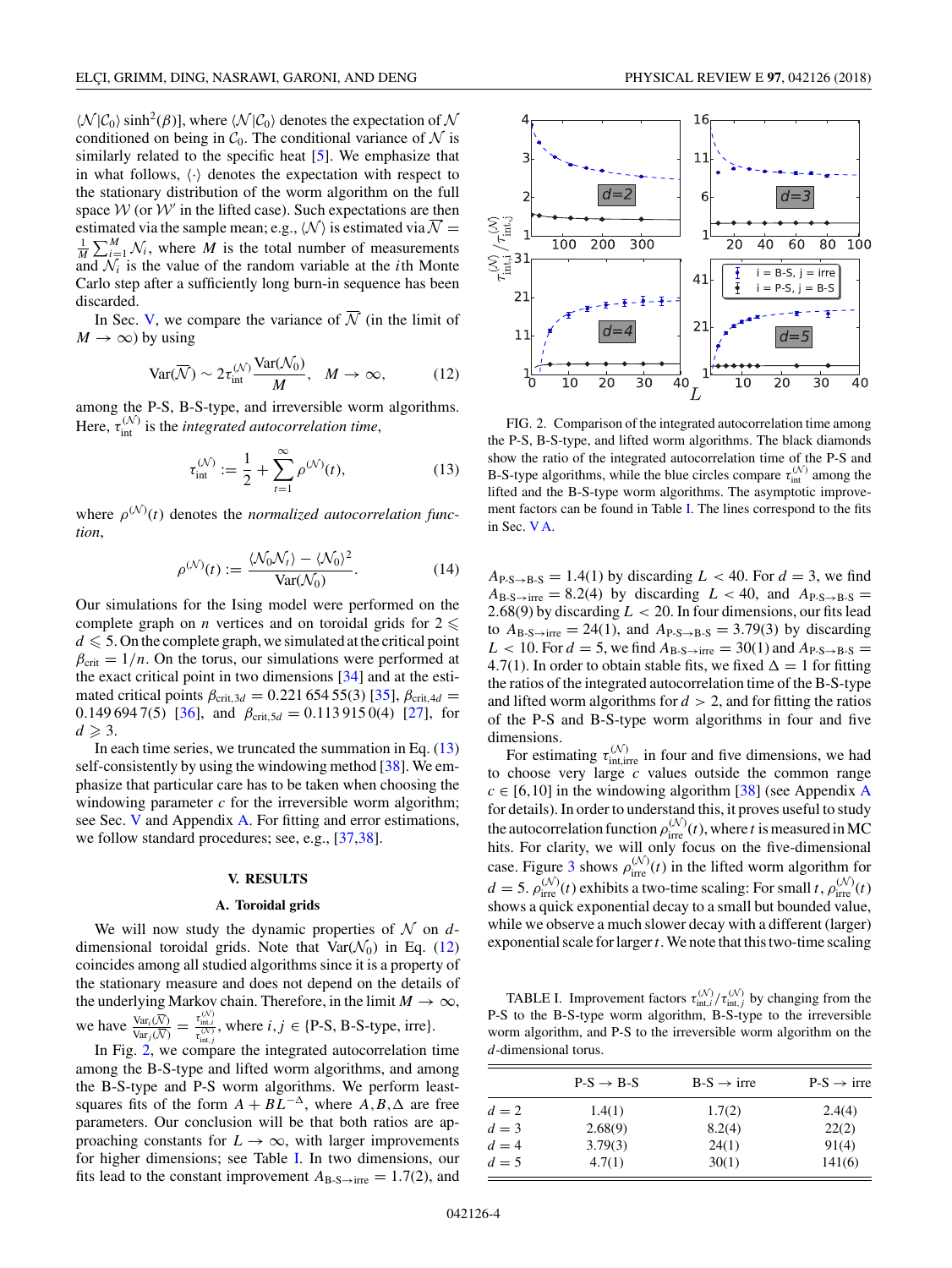<span id="page-4-0"></span>

FIG. 3. Normalized autocorrelation function  $\rho_{\text{irre}}^{(N)}(t)$  (*t* in MC hits) for the irreversible worm algorithm in five dimensions. As stated in Sec. [V A,](#page-3-0)  $\rho_{\text{irre}}^{(N)}(t)$  is well described by the *ansatz* in Eq. (15).

is absent for  $d \leq 3$ . Our data suggests that  $\rho_{\text{irre}}^{(N)}(t)$  can be described by the *ansatz*

$$
\rho_{\text{irre}}^{(\mathcal{N})}(t) = \alpha_1 \exp(-t/\tau_1) + \alpha_2 \exp(-t/\tau_2), \qquad (15)
$$

where  $\alpha_1 + \alpha_2 = 1$ ,  $\tau_1 \geq \tau_2 > 0$ . In order to estimate the optimal least-squares parameters for this *ansatz*, we used an improved procedure described in Appendix [B.](#page-6-0) We find that both the ratio  $\alpha_1/\alpha_2$  and  $\tau_2/\tau_1$  remain bounded as  $L \to \infty$ . We estimate the corresponding asymptotic constants using a least-squares fitting procedure with a constant and obtain

$$
\frac{\alpha_2}{\alpha_1} \stackrel{L\to\infty}{\sim} 40.6(4), \quad \frac{\tau_1}{\tau_2} \stackrel{L\to\infty}{\sim} 32.4(6).
$$

Our numerical observation that  $\alpha_1$  ( $\tau_2$ ) is significantly smaller than  $\alpha_2$  ( $\tau_1$ ) impacts the required choice of parameters in the windowing algorithm<sup>[\[38\]](#page-7-0)</sup>.

### **B. Complete graph**

We will now study the integrated autocorrelation time of the B-S-type and lifted worm algorithms on the complete graph with *n* vertices. Our main finding is that  $N$  exhibits critical speeding-up for the lifted process. Figure 4 shows  $\tau_{\text{int}}^{(N)}/n$  for both algorithms, where  $\tau_{\text{int}}^{(N)}$  is measured in MC hits. The fitting *ansatz*  $An^z + B$  for  $\tau_{\text{int,irre}}^{(N)}$ , where  $A, B, z$  are free parameters, leads to  $z = 0.51(1)$  by discarding  $n < 2 \times 10^5$ . Thus, we have  $\tau_{\text{int,irre}}^{(N)}/n \sim n^{-1/2}$ . Note that we had to choose large windowing parameters in agreement with our findings on high-dimensional tori. For the corresponding reversible counterpart (B-S-type worm algorithm), it follows immediately from general arguments  $[[39]$  $[[39]$ , Corollary 9.2.3] that the integrated autocorrelation time satisfies a Li-Sokal-type bound,  $\tau_{\text{int,B-S}}^{(\mathcal{N})} \ge \text{const} \times \text{Var}(\mathcal{N}_0)$ , where const  $> 0$ . One can, furthermore, calculate that  $\lim_{n\to\infty} \frac{\text{Var}(N_0)}{n} = \frac{9}{4} - \frac{24\Gamma(5/4)^4}{\pi^2}$  leading to  $\tau_{\text{int},B-S}^{(\mathcal{N})}/n \geqslant \text{const.}$  Thus, lifting improves the dynamic critical exponent on the complete graph. Our numerics suggest that this bound is sharp, i.e.,  $\tau_{\text{int,B-S}}^{(N)}/n \sim \text{const.}$  More precisely, our fitting *ansatz*  $An^z + B$  for  $\tau_{\text{int},B-S}^{(N)}$  leads to  $z = 1.00(2)$  by discarding  $n < 3000$ .





FIG. 4. Finite-size scaling of  $\tau_{int}^{(N)}/n$  for the B-S-type worm algorithm (upper panel) and lifted worm algorithm (lower panel) on the complete graph with *n* vertices. The dashed lines correspond to the fits in Sec. VB.

Figure 5 shows the autocorrelation function  $\rho_{\text{irre}}^{(N)}(t)$  for the lifted process, where *t* is measured in MC hits. Our data suggest that  $\rho_{\text{irre}}^{(N)}(t)$  is well described by the following equation:

$$
\rho_{\text{irre}}^{(\mathcal{N})}(t) = (1 - \alpha) \exp(-t/\tau_1) \n+ \alpha \cos(\omega t + \phi) \exp(-t/\tau_2).
$$
\n(16)

Similar *Ansätze* were used in other studies on lifting; see [\[14,](#page-6-0)[33\]](#page-7-0). Our fits lead to  $\tau_1 \propto n^{2/3}$ ,  $\tau_2 \propto n^{1/2}$ , and  $\omega \propto$  $n^{-1/2}$ . Moreover, we find that the amplitude of the first term vanishes as  $n \to \infty$ . We note that the cosine in Eq. (16) is motivated by the fact that the eigenvalues of the transition matrix in the lifted process need not be real, unlike the spectrum of reversible chains.

Finally, we numerically observe that the average number of consecutive steps the chain spends in each replica, *τ*intra, scales as  $n^{1/2}$ . More precisely, the *ansatz*  $An^z + B$  leads to  $z =$ 0.49(1) by discarding  $n < 25$ . It is interesting to observe that



FIG. 5. Normalized autocorrelation function  $\rho_{\text{irre}}^{(N)}(t)$  (*t* in MC hits) for the lifted worm algorithm on the complete graph with *n* vertices. The blue (left) curve corresponds to  $n = 10 \times 10^3$ , the green (middle) curve corresponds  $n = 30 \times 10^3$ , and the red (right) curve corresponds to  $n = 100 \times 10^3$ . As stated in Sec. VB,  $\rho_{\text{irre}}^{(N)}(t)$  is well described by the *ansatz* in Eq. (16).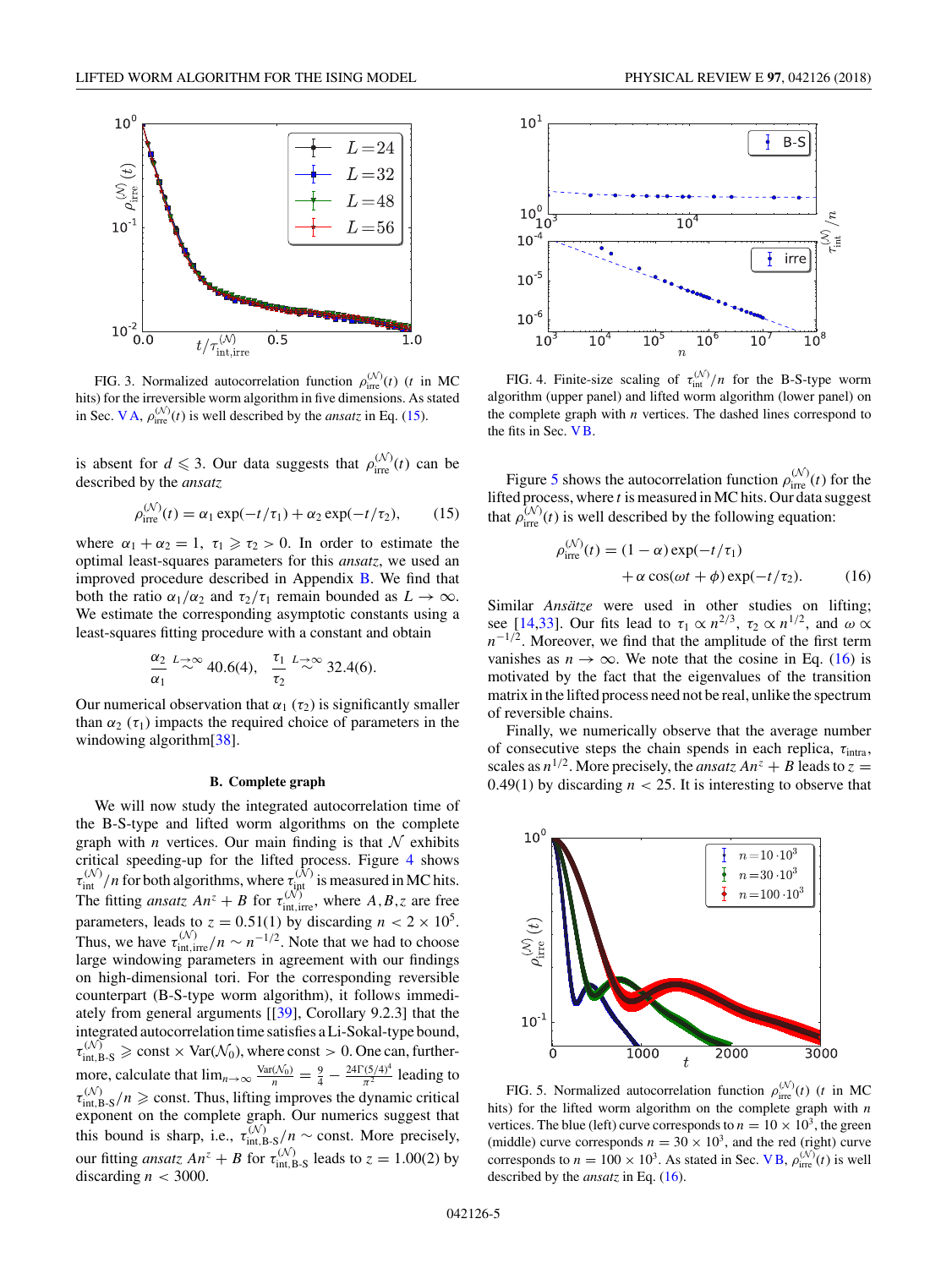<span id="page-5-0"></span>we have thus identified three time scales, i.e.,  $\tau_{\text{int,irre}}^{(N)}$ ,  $\tau_{2}$ ,  $\tau_{\text{intra}}$ , which scale as  $n^{1/2}$ .

#### **VI. DISCUSSION**

We constructed an irreversible MCMC worm algorithm for the zero-field ferromagnetic Ising model via the lifting technique. Since it is not obvious how to lift the standard P-S worm algorithm to generate ballistic motion for the number of occupied edges, we first constructed an alternative worm algorithm with different proposals (B-S type) and lifted this chain. We emphasize that this construction can also be used to design lifted worm algorithms for other important models in statistical mechanics such as the *XY* model. The *XY* model shares many universal properties of the Bose-Hubbard model [\[40\]](#page-7-0), which is actively studied in ultracold atom physics. We also emphasize that the lifted worm algorithm for the Ising model can be implemented by changing only a few code lines in the B-S-type worm algorithm.

We studied the dynamical critical behavior of the number of occupied edges  $N$  on both the complete graph and toroidal grids in various dimensions. On the complete graph, we numerically established  $z_{\text{int,irre},N} \approx -0.5$  for the lifted worm algorithm, while we found  $z_{int,B-S,N} \approx 0$  for the corresponding reversible counterpart. It is interesting to observe that the mixing time of the Swendsen-Wang algorithm scales as *t*mix*/n* ∼  $n^{1/4}$  [\[41\]](#page-7-0). On the torus, we numerically established that the lifted chain leads to a constant improvement, with larger improvements for higher dimensions. Even though we did not find a dynamic improvement for  $d \leqslant 5$ , it is an open question if  $N$  exhibits critical speeding-up on higher-dimensional tori.

We also studied the return time to the Eulerian subspace  $C_0$ . We find that while the mean is the same in both the lifted and unlifted processes, the variance is a constant factor smaller in the lifted version.

Finally, we note that a recent study [\[42\]](#page-7-0) constructed an alternative irreversible worm algorithm which is based on the so-called geometric allocation approach [\[12\]](#page-6-0). Similar to our findings, this irreversible worm algorithm does not improve the dynamical critical exponent for  $N$  on the three-dimensional torus, but leads to a significant constant improvement.

#### **ACKNOWLEDGMENTS**

We would like to thank Zongzheng Zhou for fruitful discussions. E.M.E. is grateful to Nikolaos G. Fytas for fruitful discussions regarding various finite-size scaling *Ansätze*. This work was supported under the Australian Research Council's Discovery Projects funding scheme (Project No. DP140100559). It was undertaken with the assistance of resources from the National Computational Infrastructure (NCI), which is supported by the Australian Government. Furthermore, we would like to acknowledge the Monash eResearch Centre and eSolutions-Research Support Services through the use of the Monash Campus HPC Cluster. Y.D. thanks the National Natural Science Foundation of China for their support under Grant No. 11625522 and the Fundamental Research Funds for the Central Universities under Grant No. 2340000034. Y.D. also thanks MOST for their support under Grant No. 2016YFA0301604.

## **APPENDIX A: ESTIMATION WITH THE MADRAS-SOKAL AUTOMATIC WINDOWING ALGORITHM AND SUPPRESSED SLOW MODES**

A widely used numerical method to estimate the integrated autocorrelation time of a weakly stationary time series [\[43\]](#page-7-0) is to consider a truncated version of  $(13)$ , i.e.,

$$
\widehat{\tau}_{\text{int}}^{(\mathcal{N})}(n) := \frac{1}{2} + \sum_{t=1}^{n} \rho^{(\mathcal{N})}(t). \tag{A1}
$$

The reason for truncating the time series is well known [\[38,43\]](#page-7-0): The standard deviation of (A1) is  $O(\sqrt{n/M})$  and, hence, (for fixed *M*) grows with *n*. The choice of *n* is, thus, a compromise between bias and standard error. The Madras-Sokal automatic windowing method determines *n* self-consistently as the smallest positive integer *n* that fulfills (numerically)

$$
c\tau_{\text{int}}^{(\mathcal{N})}(n)\leqslant n,
$$

where *c* is a free real parameter, typically manually chosen to lie in [6,10]; cf. [\[38\]](#page-7-0) for a justification of this particular choice of *c*.

While analyzing the time series for  $N$  for the lifted worm algorithm in  $d \geq 4$ , we made the observation that the choice  $c \in [6, 10]$  significantly underestimates the integrated autocorrelation time. Intuitively, what we implement with  $(A1)$ is a "discrete integration," which we utilize to extract the decay constant (the analog of the relation  $\int_0^\infty dx e^{-x/\tau} = \tau$  in a continuous setting). However, in our setting, we only obtain a significant contribution from  $\alpha_1 e^{-t/\tau_1}$  to (A1) when including lags for which the contribution of  $\alpha_2 e^{-t/\tau_2}$  to  $\rho^{(N)}(t)$  is too small to be separated from noise. The combination of small amplitude and large-time scale, thus, requires adjusting *c*. In Fig. 6, we illustrate this for the particular choice of  $L = 56$  of the lifted worm algorithm in  $d=5$ .



FIG. 6. Dependence on the cutoff time *n* of the truncated integration autocorrelation time  $\hat{\tau}_{int}^{(N)}(n)$  defined in (A1) for the lifted worm algorithm in five dimensions and  $L = 56$  at criticality. The thick red line shows  $\hat{\tau}_{int}^{(N)}(n)$  averaged over 100 independent runs, whereas the surrounding region corresponds to  $\pm 1\sigma$ . The thin lines correspond to the curves  $n/c$  with increasing *c* from left ( $c = 6$ ) to right ( $c = 200$ ). One clearly sees how  $n < 100$  underestimates  $\hat{\tau}_{int}^{(\mathcal{N})}(n)$ and much larger *n* are required to capture contributions corresponding to the suppressed mode.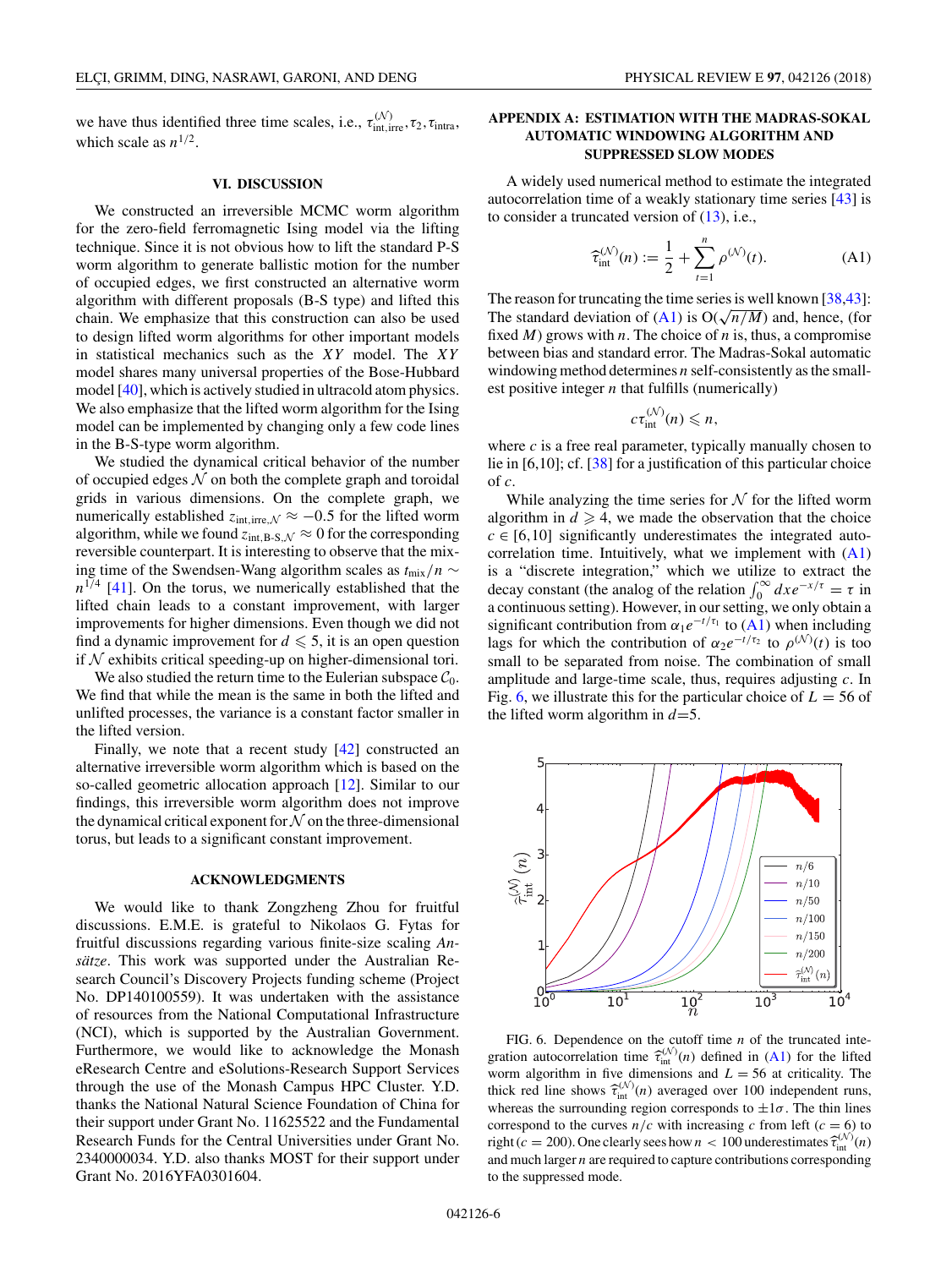## <span id="page-6-0"></span>**APPENDIX B: LEAST-SQUARES FITTING A WEIGHTED EXPONENTIAL** *ANSATZ*

While fitting the normalized autocorrelation function for  $\mathcal N$  in dimensions four and five, we made the observation that it is numerically very hard to obtain reliable estimates of the parameters involved in a functional model of the twotime scale behavior using the method of least squares. We, therefore, manually analyzed the least-squares conditions. As result of this, we were able to reduce the free parameters which we need to numerically minimize from 4 to 2. This significantly improved the numerical precision and stability of the fitting procedure. To this end, our model has free parameters *α*<sub>1</sub> > 0,*α*<sub>2</sub> > 0,1 >  $\lambda_1$  > 0,1 >  $\lambda_2$  > 0, and we would like to minimize the sum of the first  $T_{\text{max}}$  squared residuals,

$$
r_k^2 \equiv \left[ \alpha_1 \lambda_1^k + \alpha_2 \lambda_2^k - \rho_N(k) \right]^2.
$$

That is, our goal is to minimize the function  $\Theta$  defined as

$$
\Theta(\alpha_1,\alpha_2,\lambda_1,\lambda_2) \equiv \sum_{k=0}^{T_{\text{max}}-1} r_k^2.
$$

A necessary condition for the minimum is

$$
\frac{\partial \Theta}{\partial \alpha_1} = \frac{\partial \Theta}{\partial \alpha_2} = \frac{\partial \Theta}{\partial \lambda_1} = \frac{\partial \Theta}{\partial \lambda_2} = 0.
$$

We start by evaluating the partial derivatives with respect to  $\alpha_1$ and  $\alpha_2$  and, as a consequence of this, obtain the following set of two linear equations:

$$
\alpha_1 P(\lambda_1) + \alpha_2 S(\lambda_1, \lambda_2) = Q(\lambda_1),
$$
  
\n
$$
\alpha_1 S(\lambda_1, \lambda_2) + \alpha_2 P(\lambda_2) = Q(\lambda_2).
$$

Here we defined the following three polynomials over  $(0,1)$  or  $(0,1)^2$ :

$$
P(\lambda) \equiv \sum_{k=0}^{T_{\text{max}}-1} \lambda^{2k} = \frac{\lambda^{2T_{\text{max}}} - 1}{\lambda^2 - 1},
$$
  

$$
Q(\lambda) \equiv \sum_{k=0}^{T_{\text{max}}-1} \lambda^k \rho_{\mathcal{N}}(k), \quad S(\lambda_1, \lambda_2) \equiv \sum_{k=0}^{T_{\text{max}}-1} \lambda_1^k \lambda_2^k.
$$

Note that *S* is symmetric in  $\lambda_1, \lambda_2$ . The above set of linear equations has the unique solution

$$
\alpha_1(\lambda_1,\lambda_2)=\frac{S(\lambda_1,\lambda_2)Q(\lambda_2)-Q(\lambda_1)P(\lambda_2)}{S(\lambda_1,\lambda_2)^2-P(\lambda_1)P(\lambda_2)},
$$

and  $\alpha_2(\lambda_1, \lambda_2)$  is obtained by replacing  $1 \rightarrow 2, 2 \rightarrow 1$  in the right-hand side above. Thus, this allows us to substitute  $\alpha_1, \alpha_2$ as a function of  $\lambda_1, \lambda_2$  in  $\Theta$  and minimize  $\Theta$  only with respect to  $\lambda_1, \lambda_2$ , with the constraints that  $\lambda_1, \lambda_2 \in (0,1)$ . We remark that completely analogous arguments can be used to show that a similar improvement can be achieved for a general *ansatz*  $\sum_{j=1}^{n} \alpha_j \lambda_j^t$ , where one reduces the parameters to numerically minimize from 2*n* to *n*. The calculations done here generalize the method very recently proposed in [\[44\]](#page-7-0) for a single exponential *ansatz*.

- [1] I. Goodfellow, Y. Bengio, and A. Courville, *Deep Learning* (MIT Press, Cambridge, 2016).
- [2] B. Efron and T. Hastie, *Computer Age Statistical Inference* (Cambridge University Press, Cambridge, 2016), Vol. 5.
- [3] N. Metropolis, A. W. Rosenbluth, M. N. Rosenbluth, A. H. Teller, and E. Teller, Equations of state calculations by fast computing machines, [J. Chem. Phys.](https://doi.org/10.1063/1.1699114) **[21](https://doi.org/10.1063/1.1699114)**, [1087](https://doi.org/10.1063/1.1699114) [\(1953\)](https://doi.org/10.1063/1.1699114).
- [4] W. Janke, Monte Carlo methods in classical statistical physics, in *Computational Many-Particle Physics*, Lecture Notes in Physics, Vol. 739 (Springer-Verlag, Berlin, 2008).
- [5] N. Prokof'ev and B. Svistunov, Worm Algorithms for Classical Statistical Models, [Phys. Rev. Lett.](https://doi.org/10.1103/PhysRevLett.87.160601) **[87](https://doi.org/10.1103/PhysRevLett.87.160601)**, [160601](https://doi.org/10.1103/PhysRevLett.87.160601) [\(2001\)](https://doi.org/10.1103/PhysRevLett.87.160601).
- [6] M. Boninsegni, Nikolay Prokof'ev, and B. Svistunov, Worm Algorithm for Continuous-space Path Integral Monte Carlo Simulations, [Phys. Rev. Lett.](https://doi.org/10.1103/PhysRevLett.96.070601) **[96](https://doi.org/10.1103/PhysRevLett.96.070601)**, [070601](https://doi.org/10.1103/PhysRevLett.96.070601) [\(2006\)](https://doi.org/10.1103/PhysRevLett.96.070601).
- [7] U. Wolff, Collective Monte Carlo Updating for Spin Systems, [Phys. Rev. Lett.](https://doi.org/10.1103/PhysRevLett.62.361) **[62](https://doi.org/10.1103/PhysRevLett.62.361)**, [361](https://doi.org/10.1103/PhysRevLett.62.361) [\(1989\)](https://doi.org/10.1103/PhysRevLett.62.361).
- [8] R. H. Swendsen and J.-S. Wang, Nonuniversal Critical Dynamics in Monte Carlo Simulations, [Phys. Rev. Lett.](https://doi.org/10.1103/PhysRevLett.58.86) **[58](https://doi.org/10.1103/PhysRevLett.58.86)**, [86](https://doi.org/10.1103/PhysRevLett.58.86) [\(1987\)](https://doi.org/10.1103/PhysRevLett.58.86).
- [9] Y. Deng, T. M. Garoni, and A. D. Sokal, Dynamic Critical [Behavior of the Worm Algorithm for the Ising Model,](https://doi.org/10.1103/PhysRevLett.99.110601) Phys. Rev. Lett. **[99](https://doi.org/10.1103/PhysRevLett.99.110601)**, [110601](https://doi.org/10.1103/PhysRevLett.99.110601) [\(2007\)](https://doi.org/10.1103/PhysRevLett.99.110601).
- [10] U. Wolff, Simulating the all-order strong coupling expansion I: Ising model demo, [Nucl. Phys. B](https://doi.org/10.1016/j.nuclphysb.2008.09.033) **[810](https://doi.org/10.1016/j.nuclphysb.2008.09.033)**, [491](https://doi.org/10.1016/j.nuclphysb.2008.09.033) [\(2009\)](https://doi.org/10.1016/j.nuclphysb.2008.09.033).
- [11] A. Collevecchio, T. M. Garoni, T. Hyndman, and D. Tokarev, [The worm process for the Ising model is rapidly mixing,](https://doi.org/10.1007/s10955-016-1572-2) J. Stat. Phys. **[164](https://doi.org/10.1007/s10955-016-1572-2)**, [1082](https://doi.org/10.1007/s10955-016-1572-2) [\(2016\)](https://doi.org/10.1007/s10955-016-1572-2).
- [12] H. Suwa and S. Todo, Markov Chain Monte Carlo Method without Detailed Balance, [Phys. Rev. Lett.](https://doi.org/10.1103/PhysRevLett.105.120603) **[105](https://doi.org/10.1103/PhysRevLett.105.120603)**, [120603](https://doi.org/10.1103/PhysRevLett.105.120603) [\(2010\)](https://doi.org/10.1103/PhysRevLett.105.120603).
- [13] T. P. Hayes and A. Sinclair, Liftings of Tree-structured Markov Chains, in *Approximation, Randomization, and Combinatorial Optimization. Algorithms and Techniques*, edited by M. Serna, R. Shaltiel, K. Jansen, and J. Rolim, Lecture Notes in Computer Science, Vol. 6302 (Springer, Berlin 2010).
- [14] K. Turitsyn, M. Chertkov, and M. Vucelja, Irreversible Monte Carlo algorithms for efficient sampling, [Physica D](https://doi.org/10.1016/j.physd.2010.10.003) **[240](https://doi.org/10.1016/j.physd.2010.10.003)**, [410](https://doi.org/10.1016/j.physd.2010.10.003) [\(2011\)](https://doi.org/10.1016/j.physd.2010.10.003).
- [15] Y. Sakai and K. Hukushima, Dynamics of one-dimensional Ising model without detailed balance condition, [J. Phys. Soc. Japan](https://doi.org/10.7566/JPSJ.82.064003) **[82](https://doi.org/10.7566/JPSJ.82.064003)**, [064003](https://doi.org/10.7566/JPSJ.82.064003) [\(2013\)](https://doi.org/10.7566/JPSJ.82.064003).
- [16] H. C. M. Fernandes and M. Weigel, Non-reversible Monte Carlo simulations of spin models, [Comput. Phys. Commun.](https://doi.org/10.1016/j.cpc.2010.11.017) **[182](https://doi.org/10.1016/j.cpc.2010.11.017)**, [1856](https://doi.org/10.1016/j.cpc.2010.11.017) [\(2011\)](https://doi.org/10.1016/j.cpc.2010.11.017).
- [17] E. P. Bernard, W. Krauth, and D. B. Wilson, Event-chain Monte Carlo algorithms for hard-sphere systems, [Phys. Rev. E](https://doi.org/10.1103/PhysRevE.80.056704) **[80](https://doi.org/10.1103/PhysRevE.80.056704)**, [056704](https://doi.org/10.1103/PhysRevE.80.056704) [\(2009\)](https://doi.org/10.1103/PhysRevE.80.056704).
- [18] M. Engel, J. A. Anderson, S. C. Glotzer, M. Isobe, E. P. Bernard, and W. Krauth, Hard-disk equation of state: First-order